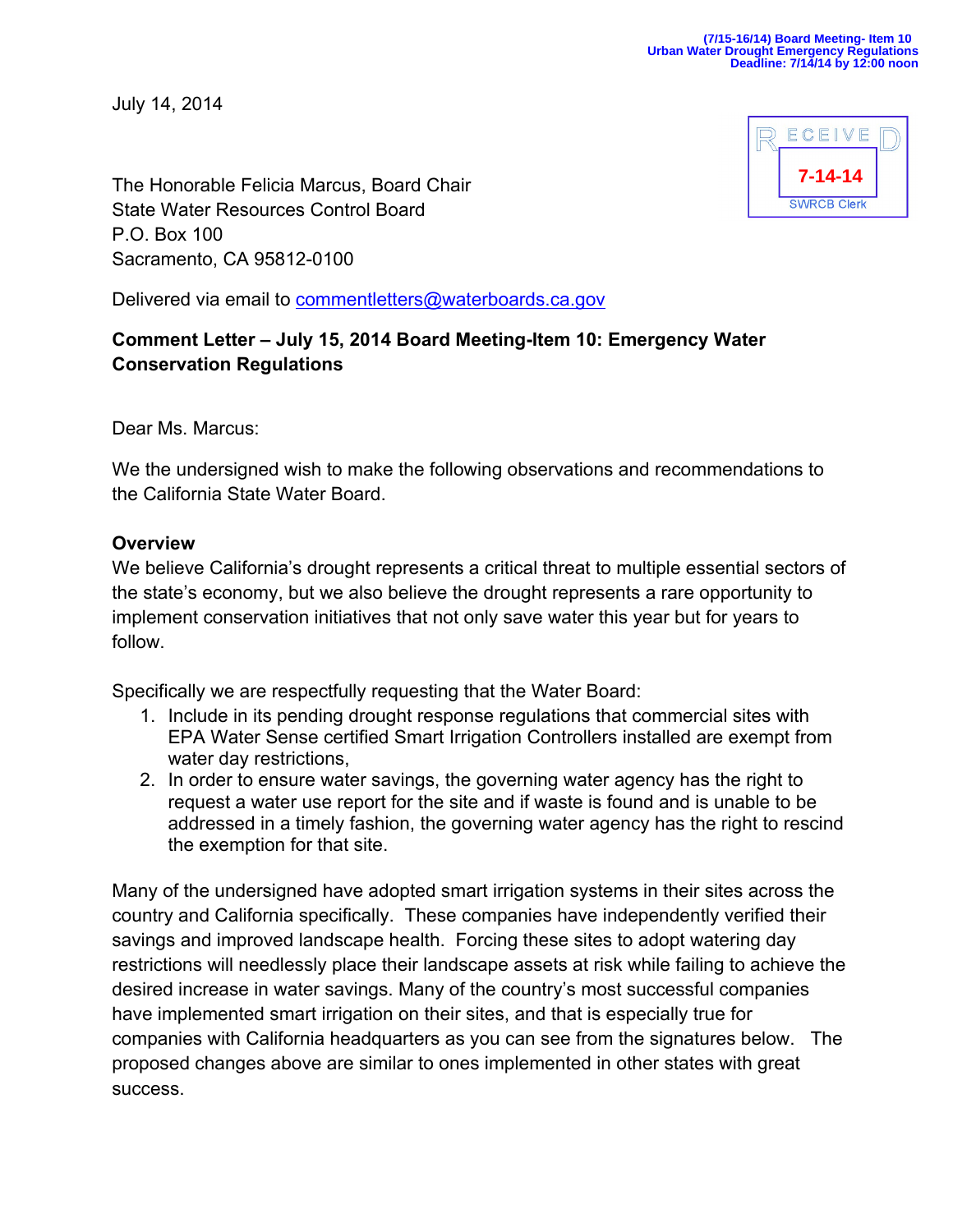## **The Challenge & The Opportunity**

Historically, one of the greatest challenges to implementing meaningful water conservation initiatives is simply getting people to take action. Except in times of scarcity, the average household or business owner takes water for granted and therefore pays little attention to their water use and areas of waste. The drought has, for now, made water conservation a priority topic and we believe the California Water Board has the opportunity, through this proposed exemption to accelerate adoption of EPA Water Sense certified smart irrigation controllers.

Having a large majority of California landscapes irrigated by smart irrigation controllers would allow not only the ability to eliminate waste but also, if necessary, a 'smart water grid' that would allow the rapid implementation of any new emergency reductions. Furthermore these new reductions could be done with a greater degree of intelligence, specifically reductions that target lower cost landscape assets (turf) while protecting high cost and hard to replace landscape assets (trees).

### **Why Smart Irrigation**

It has been universally accepted that the first step in meaningful conservation of any resource is visibility. We all have heard the simple maxim: if you cannot measure it you cannot manage it. With the 'internet' of things rapidly becoming a reality across a host of applications, we are now able to not only measure "it" but we can now measure "it" in real-time thereby providing property and water managers the ability to quickly respond to waste and leaks before significant loss has occurred.

Of course, this ability to leverage real-time use data to identify waste and leaks is the basis for the broad interest in the smart grid for electricity. Our position is that this drought offers California a unique opportunity to accelerate adoption of EPA certified, proven smart irrigation technologies that essentially provide a smart water grid for the last mile of the water network, the end use sector, where the majority of urban water waste can be eliminated.

The state of California has been investing in smart irrigation adoption for the last decade in the form of rebates and legislation. This is only fitting, as California is where smart irrigation was first tested and developed. Though well documented it is worthwhile to highlight why smart irrigation represents a fundamental conservation 'igniter' for broad scale water conservation success.

- 1. Smart irrigation creates a site and zone specific water schedule that changes as the weather changes and thereby applies the right amount of water at the right time.
- 2. Smart controllers have been studied by water agencies and found to reduce urban runoff by 50-71%; www.mwdoc.com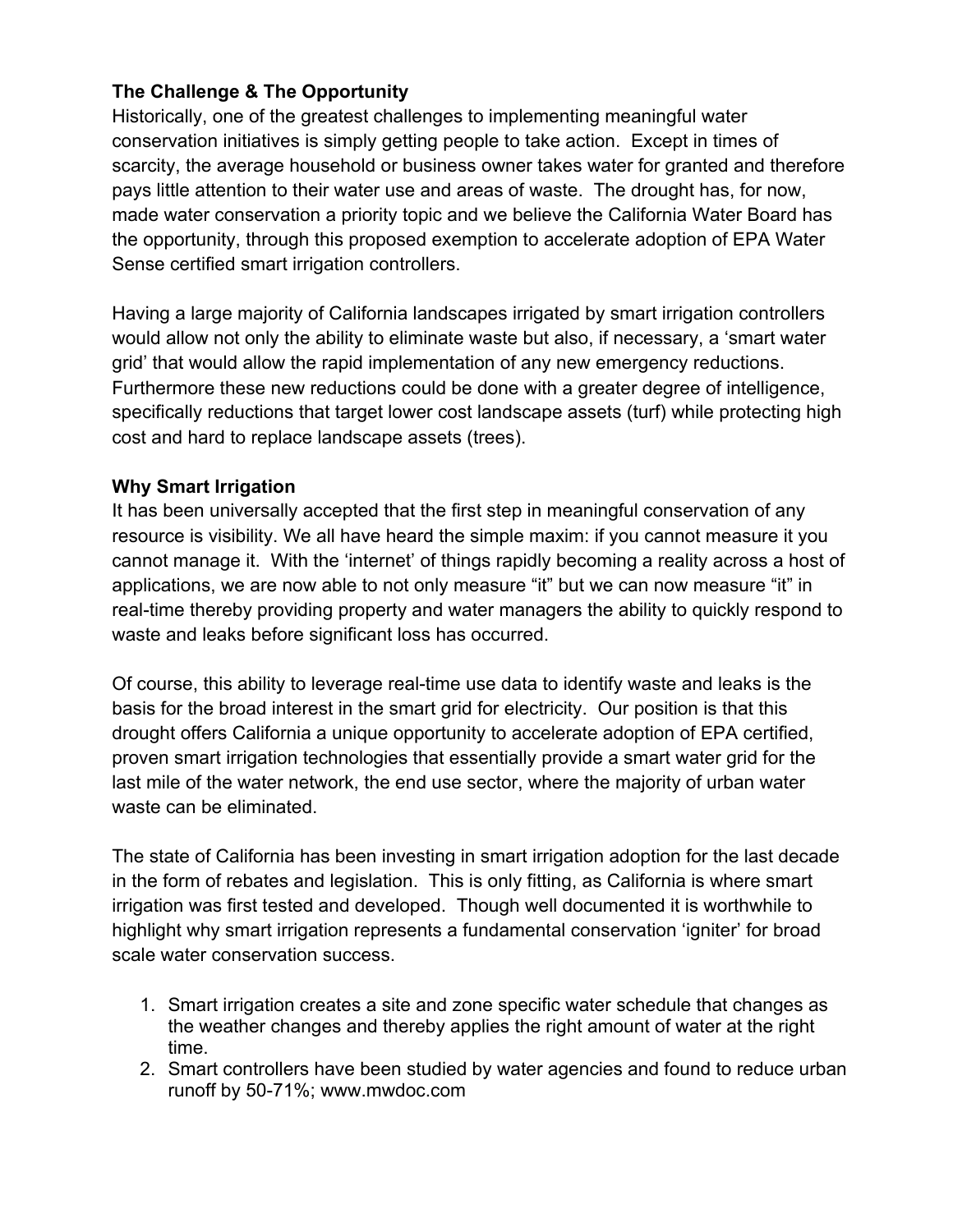- 3. With cloud-based central control, water managers can efficiently and remotely adjust thousands of controllers from one location thereby providing the ability to respond quickly and at low cost to new irrigation requirements
- 4. Smart irrigation systems have reporting capabilities that not only allow managers to verify that they are complying with water window restrictions but also to identify irrigation system issues, such as leaks, that need immediate attention.
- 5. Smart irrigation is not just environmentally sustainable it is economically sustainable with most sites realizing a payback of anywhere from 12 to 24 months.
- 6. Smart irrigation allows Landscape Contractors the ability to quantify and report on the economic benefits of upgrading the entire irrigation system with drip, high efficiency heads and other upgrades.
- 7. Smart irrigation ensures native plants are properly irrigated and not 'trained' to be water hungry due to overwatering.

### **Recommendations**

In summary, our respectful suggestion to the Water Board is to consider the following:

- 1. The drought represents an opportunity to leverage the public's current focus on water to make material long-term change.
- 2. It is possible to achieve meaningful water conservation goals AND protect our landscape assets - if proven technology and solution providers are used.
- 3. Allow commercial sites that have an EPA Water Sense certified, smart irrigation controller installed to be exempt from water day restrictions
- 4. Allow water agencies the right to request a water use report from the system which if water waste is determined to be occurring and is not resolved in thirty days the agency has the right to rescind the watering day exemption for that site.

We appreciate your time considering our suggestions and would look forward to answer any questions you may have. Please contact Chris Spain, CEO HydroPoint Data Systems at cspain@hydroPoint.com or (707) 338-5699.

Respectfully,

Chris Spain CEO, HydroPoint Data Systems 1720 Corporate Circle Petaluma, CA 94954 (707) 285 - 3260

# **Note: Additional Signatures on Following Pages**